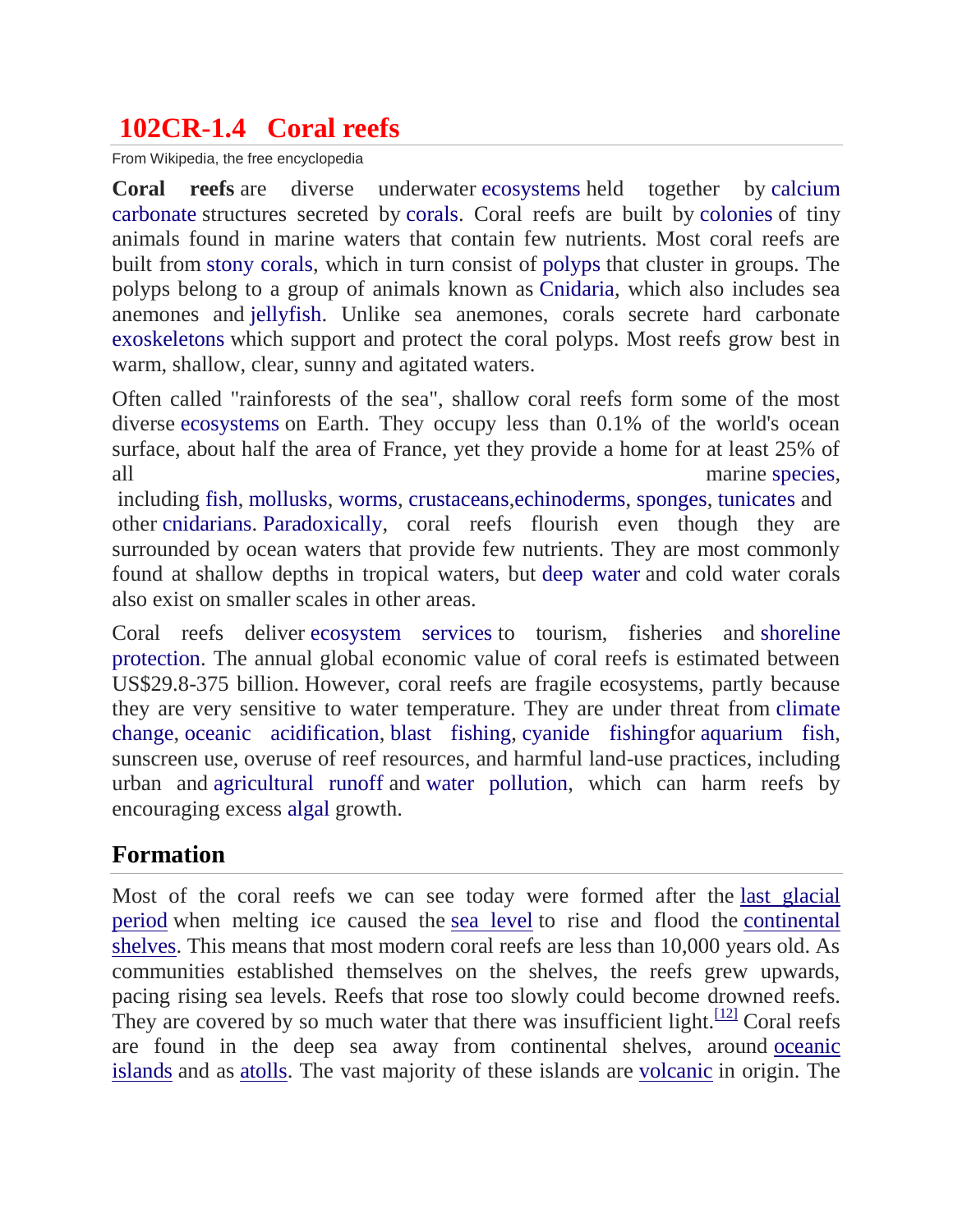few exceptions have [tectonic](https://en.wikipedia.org/wiki/Tectonic) origins where plate movements have lifted the deep ocean floor on the surface.

In 1842 in his first [monograph,](https://en.wikipedia.org/wiki/Monograph) *[The Structure and Distribution of Coral Reefs](https://en.wikipedia.org/wiki/The_Structure_and_Distribution_of_Coral_Reefs)*, [Charles Darwin](https://en.wikipedia.org/wiki/Charles_Darwin) set out his theory of the formation of [atoll reefs,](https://en.wikipedia.org/wiki/Atoll_reef) an idea he conceived during the [voyage of the](https://en.wikipedia.org/wiki/Second_voyage_of_HMS_Beagle) *Beagle*. He theorized [uplift](https://en.wikipedia.org/wiki/Tectonic_uplift) and [subsidence](https://en.wikipedia.org/wiki/Subsidence) of the Earth's [crust](https://en.wikipedia.org/wiki/Oceanic_crust) under the oceans formed the atolls.<sup>[\[14\]](https://en.wikipedia.org/wiki/Coral_reef#cite_note-cr-14)</sup> Darwin's theory sets out a sequence of three stages in atoll formation. It starts with a [fringing reef](https://en.wikipedia.org/wiki/Fringing_reef) forming around an extinct [volcanic island](https://en.wikipedia.org/wiki/Volcanic_island) as the island and ocean floor subsides. As the subsidence continues, the fringing reef becomes a barrier reef, and ultimately an atoll reef.



Darwin's theory starts with a [volcanic islandw](https://en.wikipedia.org/wiki/Volcanic_island)hich becomes extinct



As the island and ocean floor subside, coral growth builds a [fringing reef,](https://en.wikipedia.org/wiki/Fringing_reef) often including a shallow lagoon between the land and the main reef.



As the subsidence continues, the fringing reef becomes a larger barrier reef further from the shore with a bigger and deeper [lagoon](https://en.wikipedia.org/wiki/Lagoon) inside.



Ultimately, the island sinks below the sea, and the barrier reef becomes an [atoll](https://en.wikipedia.org/wiki/Atoll) enclosing an open lagoon.

Darwin predicted that underneath each lagoon would be a [bed rock](https://en.wikipedia.org/wiki/Bed_rock) base, the remains of the original volcano. Subsequent drilling proved this correct. Darwin's theory followed from his understanding that coral polyps thrive in the clean seas of the tropics where the water is agitated, but can only live within a limited depth range, starting just below low tide. Where the level of the underlying earth allows, the corals grow around the coast to form what he called fringing reefs, and can eventually grow out from the shore to become a barrier reef.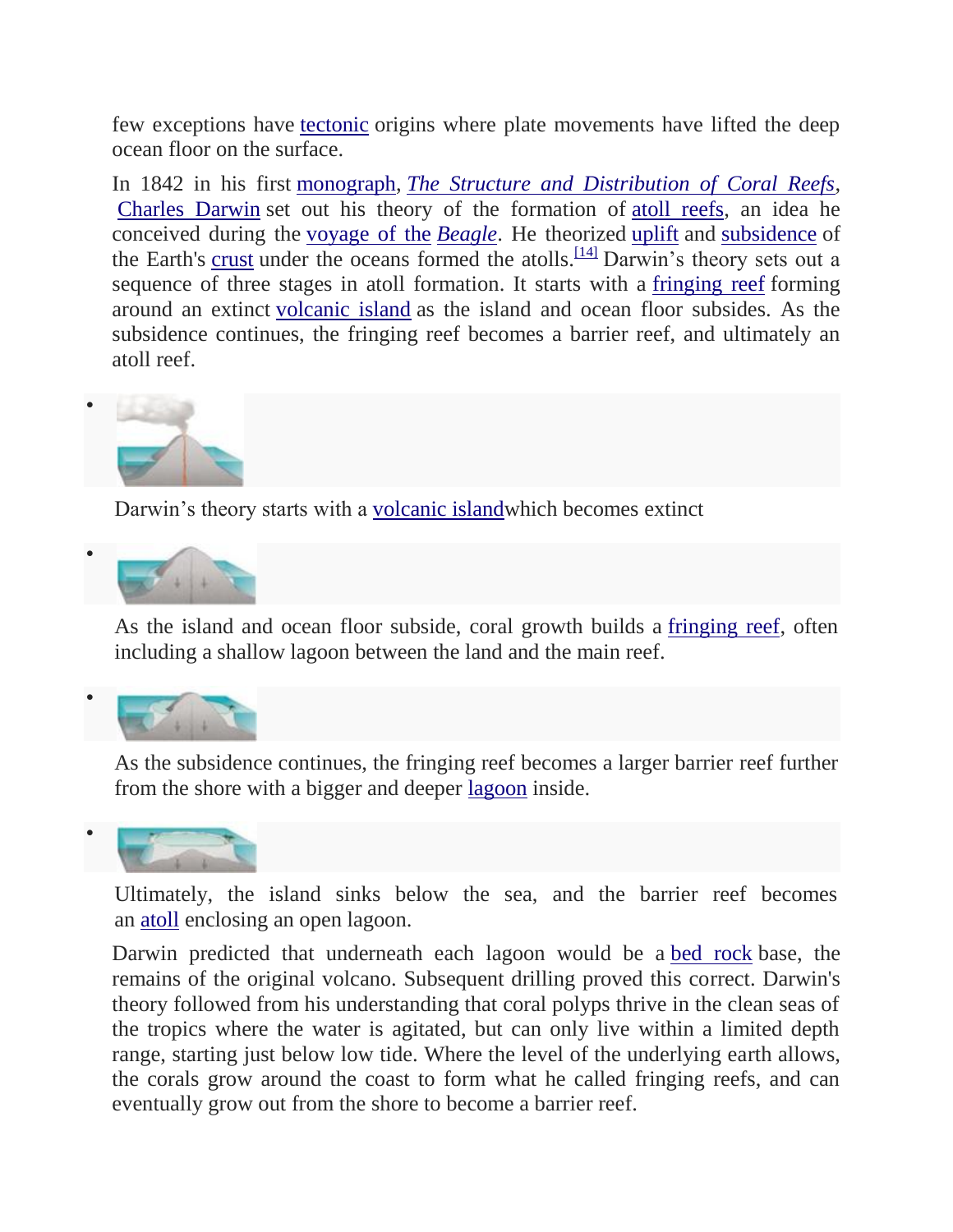

A fringing reef can take ten thousand years to form, and an atoll can take up to 30 million years.

Where the bottom is rising, fringing reefs can grow around the coast, but coral raised above sea level dies and becomes white [limestone.](https://en.wikipedia.org/wiki/Limestone) If the land subsides slowly, the fringing reefs keep pace by growing upwards on a base of older, dead coral, forming a barrier reef enclosing a lagoon between the reef and the land. A barrier reef can encircle an island, and once the island sinks below sea level a roughly circular atoll of growing coral continues to keep up with the sea level, forming a central lagoon. Barrier reefs and atolls do not usually form complete circles, but are broken in places by storms. Like sea level rise, a rapidly subsiding bottom can overwhelm coral growth, killing the coral polyps and the reef, due to what is called *coral drowning*. Corals that rely on [zooxanthellae](https://en.wikipedia.org/wiki/Zooxanthellae) can *drown* when the water becomes too deep for their [symbionts](https://en.wikipedia.org/wiki/Symbionts) to adequately photosynthesize, due to decreased light exposure.

The two main variables determining the [geomorphology,](https://en.wikipedia.org/wiki/Geomorphology) or shape, of coral reefs are the nature of the underlying [substrate](https://en.wikipedia.org/wiki/Substrate_(biology)) on which they rest, and the history of the change in sea level relative to that substrate.

# **Types**

The three principal reef types are:

- **[Fringing reef](https://en.wikipedia.org/wiki/Fringing_reef)** directly attached to a shore, or borders it with an intervening shallow channel or lagoon
- **Barrier reef** reef separated from a mainland or island shore by a deep channel or [lagoon](https://en.wikipedia.org/wiki/Lagoon)
- **[Atoll reef](https://en.wikipedia.org/wiki/Atoll_reef)** more or less circular or continuous barrier reef extends all the way around a lagoon without a central island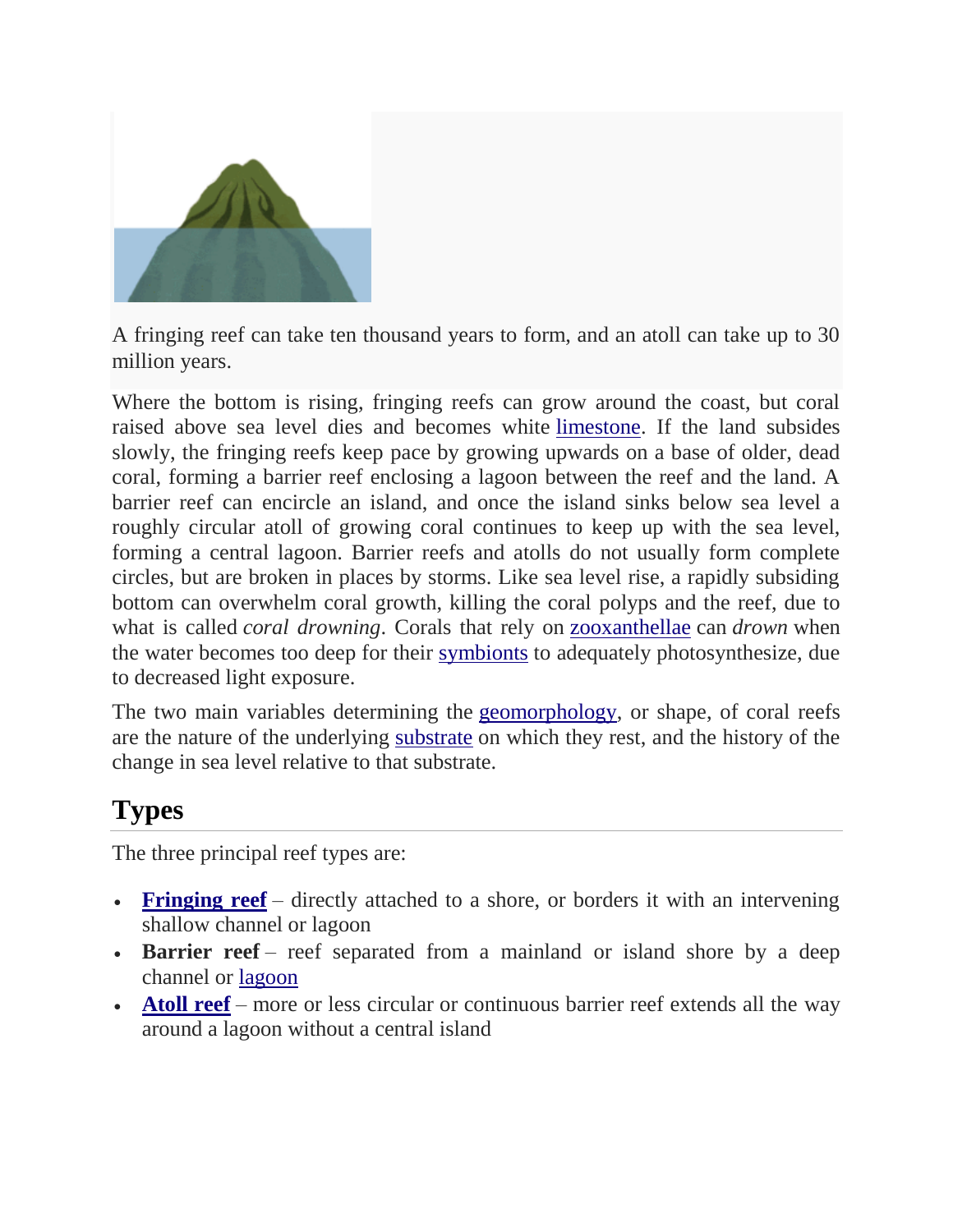

A small [atoll](https://en.wikipedia.org/wiki/Atoll) in the [Maldives](https://en.wikipedia.org/wiki/Maldives)



Inhabited [cay](https://en.wikipedia.org/wiki/Cay) in the [Maldives](https://en.wikipedia.org/wiki/Maldives)

Other reef types or variants are:

- **Patch reef** common, isolated, comparatively small reef outcrop, usually within [alagoon](https://en.wikipedia.org/wiki/Lagoon) or [embayment,](https://en.wikipedia.org/wiki/Embayment) often circular and surrounded by sand or seagrass
- **Apron reef** short reef resembling a fringing reef, but more sloped; extending out and downward from a point or peninsular shore
- **Bank reef** linear or semicircular shaped-outline, larger than a patch reef
- **Ribbon reef** long, narrow, possibly winding reef, usually associated with an atoll lagoon
- **Table reef** isolated reef, approaching an atoll type, but without a lagoon
- **Habili** reef specific to the [Red Sea;](https://en.wikipedia.org/wiki/Red_Sea) does not reach the surface near enough to cause visible [surf;](https://en.wikipedia.org/wiki/Breaking_wave) may be a hazard to ships (from the [Arabic](https://en.wikipedia.org/wiki/Arabic) for "unborn")
- **[Microatoll](https://en.wikipedia.org/wiki/Microatoll)** community of species of corals; vertical growth limited by average tidal height; growth morphologies offer a low-resolution record of patterns of sea level change; fossilized remains can be dated using [radioactive](https://en.wikipedia.org/wiki/Radiocarbon_dating)  [carbon dating](https://en.wikipedia.org/wiki/Radiocarbon_dating) and have been used to reconstruct [Holocene](https://en.wikipedia.org/wiki/Holocene) [sea levels](https://en.wikipedia.org/wiki/Sea_level) $^{[24]}$  $^{[24]}$  $^{[24]}$
- **[Cays](https://en.wikipedia.org/wiki/Cay)** small, low-elevation, sandy islands formed on the surface of coral reefs from eroded material that piles up, forming an area above sea level; can be stabilized by plants to become habitable; occur in tropical environments throughout the [Pacific,](https://en.wikipedia.org/wiki/Pacific_Ocean) [Atlantic](https://en.wikipedia.org/wiki/Atlantic_Ocean) and [Indian Oceans](https://en.wikipedia.org/wiki/Indian_Ocean) (including the Caribbean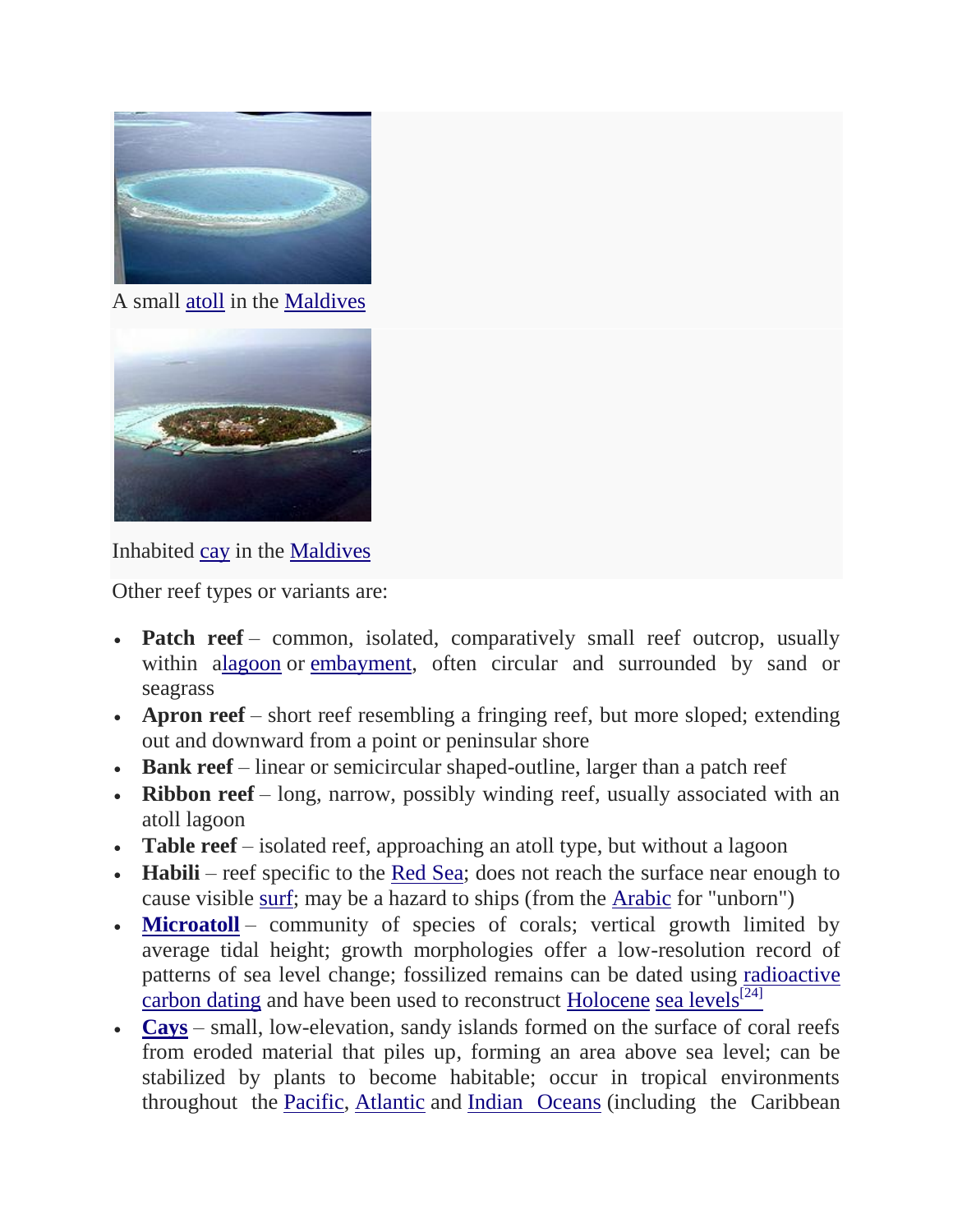and on the [Great Barrier Reef](https://en.wikipedia.org/wiki/Great_Barrier_Reef) and [Belize Barrier Reef\)](https://en.wikipedia.org/wiki/Belize_Barrier_Reef), where they provide habitable and agricultural land

 **[Seamount](https://en.wikipedia.org/wiki/Seamount)** or **[guyot](https://en.wikipedia.org/wiki/Guyot)** – formed when a coral reef on a volcanic island subsides; tops of seamounts are rounded and guyots are flat; flat tops of guyots, or *tablemounts*, are due to erosion by waves, winds, and atmospheric processes

# Fringing reef

**From Wikipedia, the free encyclopedia**



**A fringing reef off the coast of Eilat, Israel.**

A **fringing reef** is one of the three main types of [coral reefsr](https://en.wikipedia.org/wiki/Coral_reef)ecognized by most coral reef scientists. It is distinguished from the other two main types [\(barrier](https://en.wikipedia.org/wiki/Coral_reef)  [reefs](https://en.wikipedia.org/wiki/Coral_reef) and [atolls\)](https://en.wikipedia.org/wiki/Atoll) in that it has either an entirely shallow backreef zone (lagoon) or none at all. If a fringing reef grows directly from the shoreline (see photo, right) the reef flat extends right to the beach and there is no backreef. In other cases (e.g., most of [the Bahamas\)](https://en.wikipedia.org/wiki/The_Bahamas), fringing reefs may grow hundreds of yards from shore and contain extensive backreef areas with numerous seagrass meadows and patch reefs.

This type of coral reef is the most common type of reef found in the [Caribbean](https://en.wikipedia.org/wiki/Caribbean_sea) and [Red Sea.](https://en.wikipedia.org/wiki/Red_Sea) [Darwin](https://en.wikipedia.org/wiki/Charles_Darwin) believed that fringing reefs are the first kind of reefs to form around a landmass in a long-term reef growth process.<sup>[\[1\]](https://en.wikipedia.org/wiki/Fringing_reef#cite_note-growth_and_morphology-1)</sup>

## **Barrier reef**

Sometimes it is hard to tell the difference between fringing reefs and another type of reef called a **barrier reef**. One of the ways that these two types of reefs are separated is based on the depth of the lagoon in the back reef which is the area near to shore. Barrier reefs have at least some deep portions; fringing reefs do not. Another major difference is that barrier reefs tend to be much farther away from shore than fringing reefs.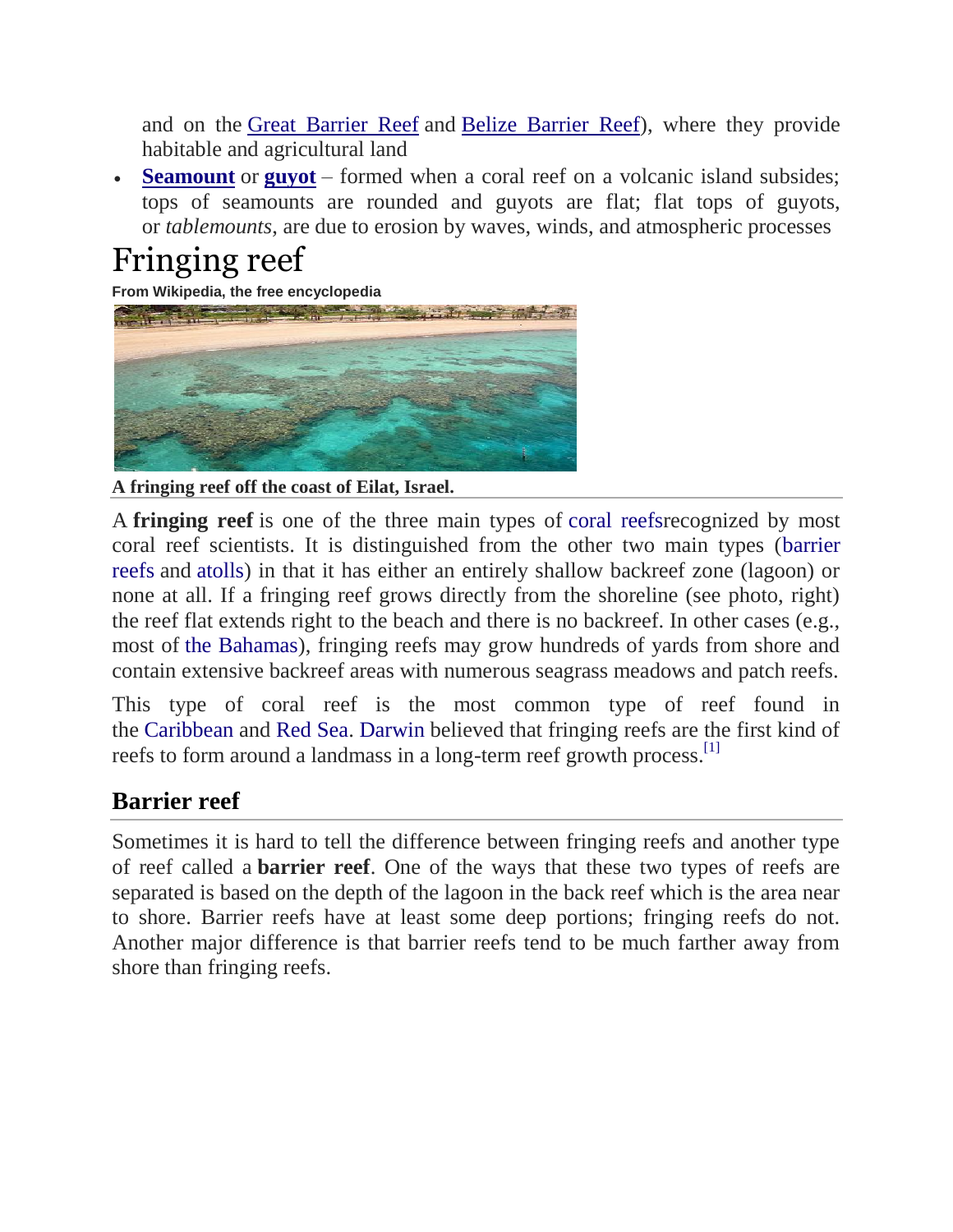#### Structure



#### Diagram of a fringing coral reef

There are two main components that make up a fringing reef, the reef flat and the reef slope.

#### **Reef flat (back reef)**

The reef flat is the shoreward, flat, broadest area of the reef. The reef flat is found in fairly shallow water, and can be uncovered during low tide. This area of the reef is only slightly sloped towards the open ocean.

Since the reef flat is adjacent or nearly adjacent to land, it sustains the most damage from runoff and sediments. Typically, few of the flat's corals are alive. Seagrasses, seaweeds, and soft corals are often found there.<sup>[\[2\]](https://en.wikipedia.org/wiki/Fringing_reef#cite_note-Castro_and_Huber-2)</sup>

#### **Reef slope (fore reef)**

The reef slope is found at the outer edge of the fringing reef, closest to the open ocean. This area of the reef is often quite steep and descends either to a relatively shallow sand bottom or to depths too great to allow coral growth.

Coral grows much more abundantly on this slope, both in numbers and in species diversity. This is mostly because runoff and sediments are less concentrated here. Greater wave action disperses pollutants and carries nutrients to this area.

The upper portion of this slope is called the reef crest. The crest has the best balance between sunlight and waves, so coral grows fastest here. The base of the slope receives the least sunlight and has the least growth out of the whole slope.

#### **Importance**

Coral reefs deliver [ecosystem services](https://en.wikipedia.org/wiki/Ecosystem_services) to tourism, fisheries and coastline protection. The global economic value of coral reefs has been estimated to be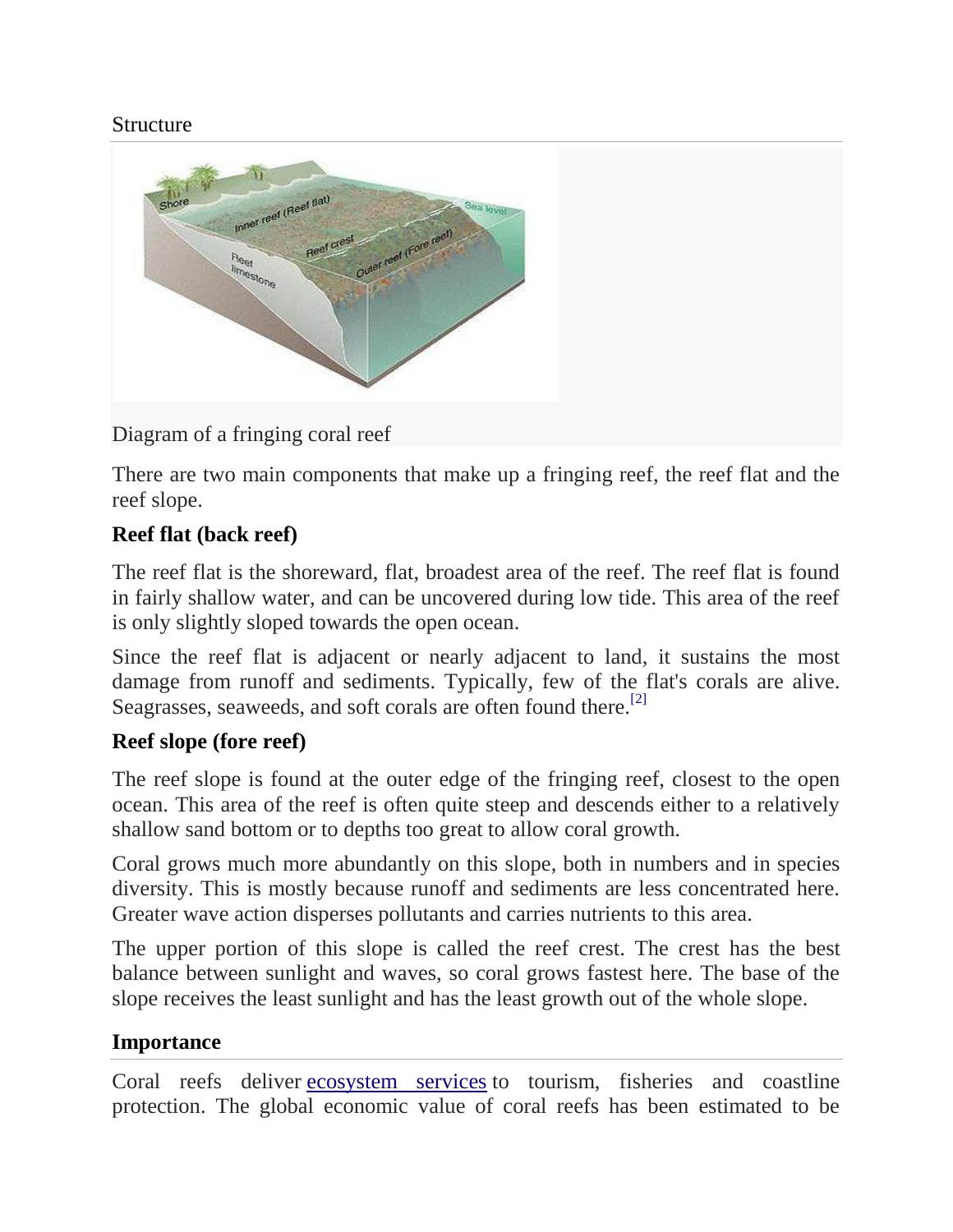between US \$29.8 billion and \$375 billion per year. Coral reefs protect shorelines by absorbing wave energy, and many small islands would not exist without their reefs to protect them. According to the [environmental group](https://en.wikipedia.org/wiki/Environmental_group) [World Wide Fund for](https://en.wikipedia.org/wiki/World_Wide_Fund_for_Nature)  [Nature,](https://en.wikipedia.org/wiki/World_Wide_Fund_for_Nature) the economic cost over a 25-year period of destroying one kilometer of coral reef is somewhere between \$137,000 and \$1,200,000. About six million tons of fish are taken each year from coral reefs. Well-managed coral reefs have an annual yield of 15 tons of seafood on average per square kilometer. Southeast Asia's coral reef fisheries alone yield about \$2.4 billion annually from seafood.

To improve the management of coastal coral reefs, another environmental group, the [World Resources Institute](https://en.wikipedia.org/wiki/World_Resources_Institute) (WRI) developed and published tools for calculating the value of coral reef-related tourism, shoreline protection and fisheries, partnering with five Caribbean countries. As of April 2011, published working papers covered St. Lucia, Tobago, Belize, and the Dominican Republic, with a paper for Jamaica in preparation. The WRI was also "making sure that the study results support improved coastal policies and management planning".<sup>[\[104\]](https://en.wikipedia.org/wiki/Coral_reef#cite_note-104)</sup> The Belize study estimated the value of reef and mangrove services at \$395–559 million annually.

Bermuda's coral reefs provide economic benefits to the Island worth on average \$722 million per year, based on six key ecosystem services, according to Sarkis *et al* (2010).

## **Threats**

Coral reefs are dying around the world. In particular, coral mining, agricultural and urban runoff, [pollution](https://en.wikipedia.org/wiki/Pollution) (organic and inorganic), [overfishing,](https://en.wikipedia.org/wiki/Overfishing) [blast fishing,](https://en.wikipedia.org/wiki/Blast_fishing) disease, and the digging of [canals](https://en.wikipedia.org/wiki/Canal) and access into islands and bays are localized threats to coral ecosystems. Broader threats are sea temperature rise, sea level rise and [pH](https://en.wikipedia.org/wiki/PH) changes from [ocean acidification,](https://en.wikipedia.org/wiki/Ocean_acidification) all associated with [greenhouse](https://en.wikipedia.org/wiki/Greenhouse_gas)  [gas](https://en.wikipedia.org/wiki/Greenhouse_gas) emissions. A 2014 study lists factors such as population explosion along the coast lines, overfishing, the pollution of coastal areas, global warming and invasive species among the main reasons that have put reefs in danger of extinction.<sup>[\[108\]](https://en.wikipedia.org/wiki/Coral_reef#cite_note-108)</sup>

A study released in April 2013 has shown that air pollution can also stunt the growth of coral reefs; researchers from Australia, Panama and the UK used coral records (between 1880 and 2000) from the western Caribbean to show the threat of factors such as coal-burning coal and volcanic eruptions. Pollutants, such a[sTributyltin,](https://en.wikipedia.org/wiki/Tributyltin) a [biocide](https://en.wikipedia.org/wiki/Biocide) released into water from in [anti-fouling paint](https://en.wikipedia.org/wiki/Anti-fouling_paint) can be toxic to corals.

In 2011, researchers suggested that "extant marine invertebrates face the same synergistic effects of multiple stressors" that occurred during the [end-Permian](https://en.wikipedia.org/wiki/End-Permian_extinction)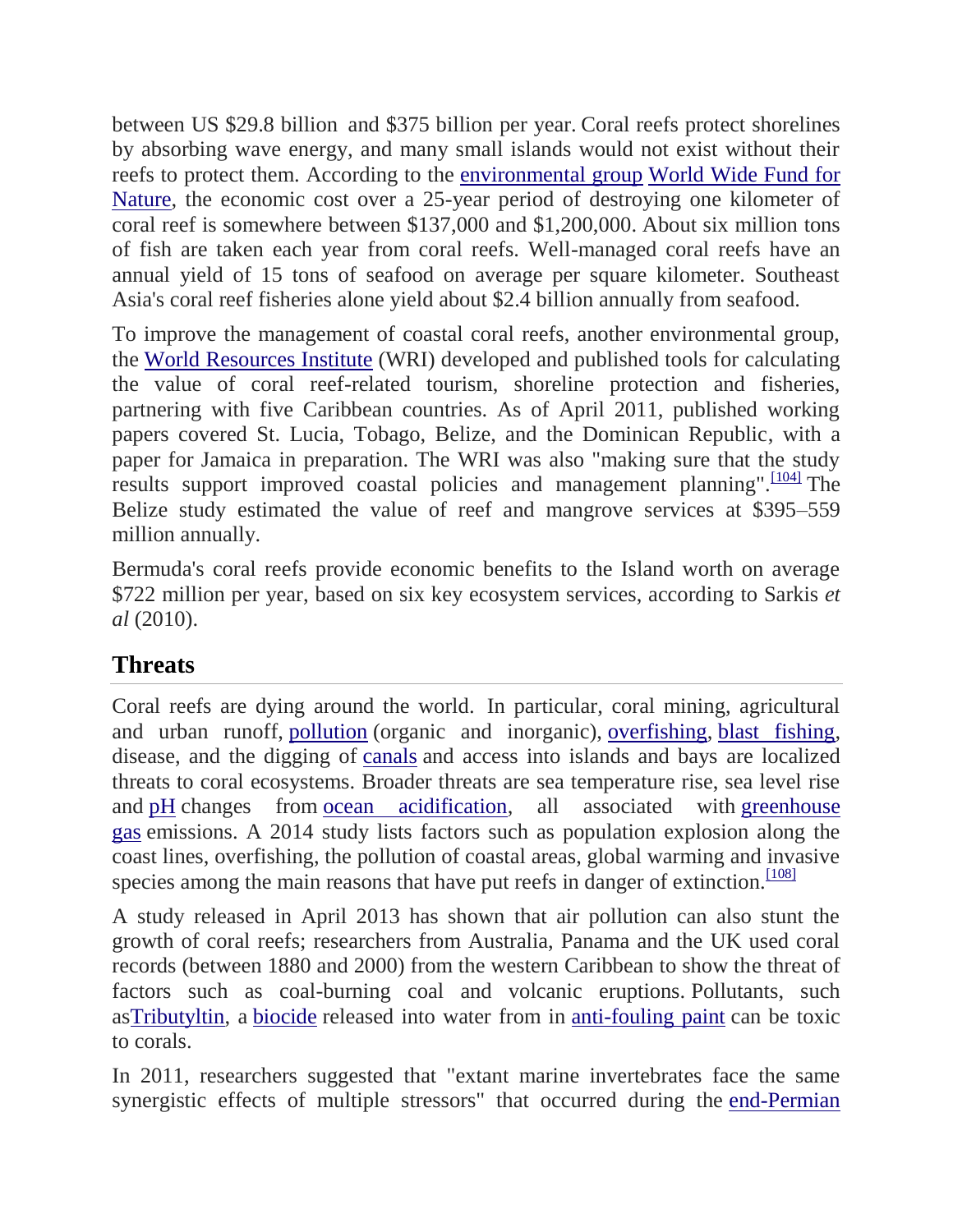extinction, and that genera "with poorly buffered respiratory physiology and calcareous shells", such as corals, were particularly vulnerable.

Rock coral on seamounts across the ocean are under fire from [bottom trawling.](https://en.wikipedia.org/wiki/Bottom_trawling) Reportedly up to 50% of the catch is rock coral, and the practice transforms coral structures to rubble. With it taking years to regrow, these coral communities are disappearing faster than they can sustain themselves.

Another cause for the death of coral reefs is [bioerosion.](https://en.wikipedia.org/wiki/Bioerosion) Various fishes graze corals, dead or alive and change the morphology of coral reefs making them more susceptible to other physical and chemical threats. It has been generally observed that only the algae growing on dead corals is eaten and the live ones are not. However, this act still destroys the top layer of coral substrate and makes it harder for the reefs to sustain.

General estimates show approximately 10% of the world's coral reefs are dead. About 60% of the world's reefs are at risk due to destructive, human-related activities. The threat to the health of reefs is particularly high in [Southeast Asia,](https://en.wikipedia.org/wiki/Southeast_Asia) where 95% of reefs are at risk from local threats.<sup>[\[121\]](https://en.wikipedia.org/wiki/Coral_reef#cite_note-121)</sup> By the 2030s, 90% of reefs are expected to be at risk from both human activities and [climate change;](https://en.wikipedia.org/wiki/Climate_change) by 2050, all coral reefs will be in danger.

Current research is showing that ecotourism in the Great Barrier Reef is contributing to coral disease, and that chemicals in sunscreens may contribute to the impact of viruses on zooxanthellae.

#### *[Coral reef protection](https://en.wikipedia.org/wiki/Coral_reef_protection)*

[Marine protected areas](https://en.wikipedia.org/wiki/Marine_Protected_Area) (MPAs) have become increasingly prominent for reef management. MPAs promote responsible [fishery management](https://en.wikipedia.org/wiki/Fisheries_management) and [habitat](https://en.wikipedia.org/wiki/Habitat_(ecology))  [protection.](https://en.wikipedia.org/wiki/Habitat_(ecology)) Much like [national parks](https://en.wikipedia.org/wiki/National_park) and [wildlife refuges,](https://en.wikipedia.org/wiki/Wildlife_refuge) and to varying degrees, MPAs restrict potentially damaging activities. MPAs encompass both social and biological objectives, including reef restoration, aesthetics, biodiversity, and economic benefits. However, there are very few MPAs that have actually made a substantial difference. Research in Indonesia, Philippines and Papua New Guinea shows that there is no significant difference between an MPA site and an unprotected site. Conflicts surrounding MPAs involve lack of participation, clashing views of the government and fisheries, effectiveness of the area, and funding. In some situations, as in the [Phoenix Islands Protected Area,](https://en.wikipedia.org/wiki/Phoenix_Islands_Protected_Area) MPAs can also provide revenue, potentially equal to the income they would have generated without controls, as **[Kiribati](https://en.wikipedia.org/wiki/Kiribati)** did for its **Phoenix Islands**.<sup>[\[127\]](https://en.wikipedia.org/wiki/Coral_reef#cite_note-127)</sup>

According to the *[Caribbean Coral Reefs -](http://cmsdata.iucn.org/downloads/caribbean_coral_reefs___status_report_1970_2012.pdf) Status Report 1970-2012* made by the [IUCN.](https://en.wikipedia.org/wiki/International_Union_for_Conservation_of_Nature) States that; stopping [overfishing](https://en.wikipedia.org/wiki/Overfishing) especially [key fishes to coral](https://en.wikipedia.org/wiki/Coral_reef_fish#Herbivores)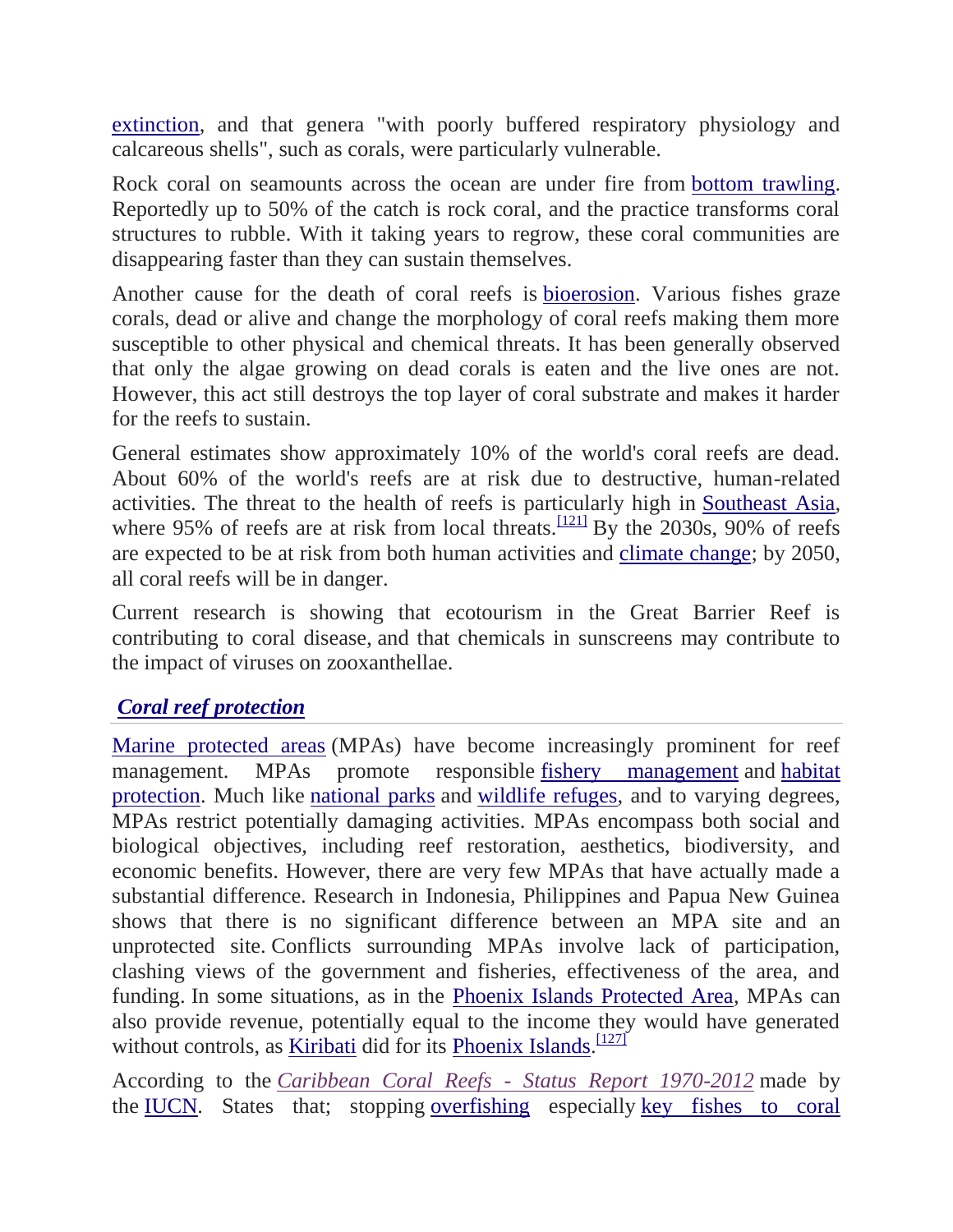reef like [parrotfish,](https://en.wikipedia.org/wiki/Parrotfish#Economic_importance) [coastal zone management](https://en.wikipedia.org/wiki/Integrated_coastal_zone_management#The_importance_of_the_Coastal_Zone_and_the_need_for_management) which reduce human pressure on reef, (for example restricting the coastal settlement, development and tourism in coastal reef) and controlling pollution speciall[ysewage wastage,](https://en.wikipedia.org/wiki/Sewage) may not only reduce coral declining but also reverse it and may let to coral reef more adaptable to changes relates to climate and acidification. The report shows that healthier reef in the Caribbean are those with large population of parrotfish in countries which protect these key fishes and [sea urchins,](https://en.wikipedia.org/wiki/Sea_urchins) banning [fish trap](https://en.wikipedia.org/wiki/Fish_trap) and [Spear](https://en.wikipedia.org/wiki/Spearfishing) [fishing](https://en.wikipedia.org/wiki/Spearfishing) creating "resilient reefs.

To help combat ocean acidification, some laws are in place to reduce greenhouse gases such as carbon dioxide. The Clean Water Act puts pressure on state government agencies to monitor and limit runoff of pollutants that can cause ocean acidification. Storm water surge preventions are also in place, as well as coastal buffers between agricultural land and the coastline. This act also ensures that delicate watershed ecosystems are intact, such as wetlands. The Clean Water Act is funded by the federal government, and is monitored by various watershed groups. Many land use laws aim to reduce  $CO<sub>2</sub>$ emissions by limiting deforestation. Deforestation causes erosion, which releases a large amount of carbon stored in the soil, which then flows into the ocean, contributing to ocean acidification. Incentives are used to reduce miles traveled by vehicles, which reduces the carbon emissions into the atmosphere, thereby reducing the amount of dissolved  $CO<sub>2</sub>$  in the ocean. State and federal governments also control coastal erosion, which releases stored carbon in the soil into the ocean, increasing ocean acidification. High-end satellite technology is increasingly being employed to monitor coral reef conditions

[Biosphere reserve,](https://en.wikipedia.org/wiki/Biosphere_reserve) [marine park,](https://en.wikipedia.org/wiki/Marine_park) [national monument](https://en.wikipedia.org/wiki/National_monument) and [world heritage](https://en.wikipedia.org/wiki/World_heritage) status can protect reefs. For example, Belize's barrier reef, [Chagos archipelago,](https://en.wikipedia.org/wiki/Chagos_archipelago) [Sian Ka'an,](https://en.wikipedia.org/wiki/Sian_Ka%27an) the [Galapagos](https://en.wikipedia.org/wiki/Galapagos) islands, [Great Barrier Reef,](https://en.wikipedia.org/wiki/Great_Barrier_Reef) Henderson [Island,](https://en.wikipedia.org/wiki/Henderson_Island_(Pitcairn_Islands)) [Palau](https://en.wikipedia.org/wiki/Palau) an[dPapahānaumokuākea Marine National Monument](https://en.wikipedia.org/wiki/Papah%C4%81naumoku%C4%81kea_Marine_National_Monument) are world heritage sites.

In Australia, the Great Barrier Reef is protected by the [Great Barrier Reef Marine](https://en.wikipedia.org/wiki/Great_Barrier_Reef_Marine_Park_Authority)  [Park Authority,](https://en.wikipedia.org/wiki/Great_Barrier_Reef_Marine_Park_Authority) and is the subject of much legislation, including a biodiversity  $\alpha$ ction plan.<sup>[\[131\]](https://en.wikipedia.org/wiki/Coral_reef#cite_note-GBRMPA-131)</sup> They have compiled a Coral Reef Resilience Action Plan. This detailed action plan consists of numerous adaptive management strategies, including reducing our carbon footprint, which would ultimately reduce the amount of ocean acidification in the oceans surrounding the Great Barrier Reef. An extensive public awareness plan is also in place to provide education on the "rainforests of the sea" and how people can reduce carbon emissions, thereby reducing ocean acidification.